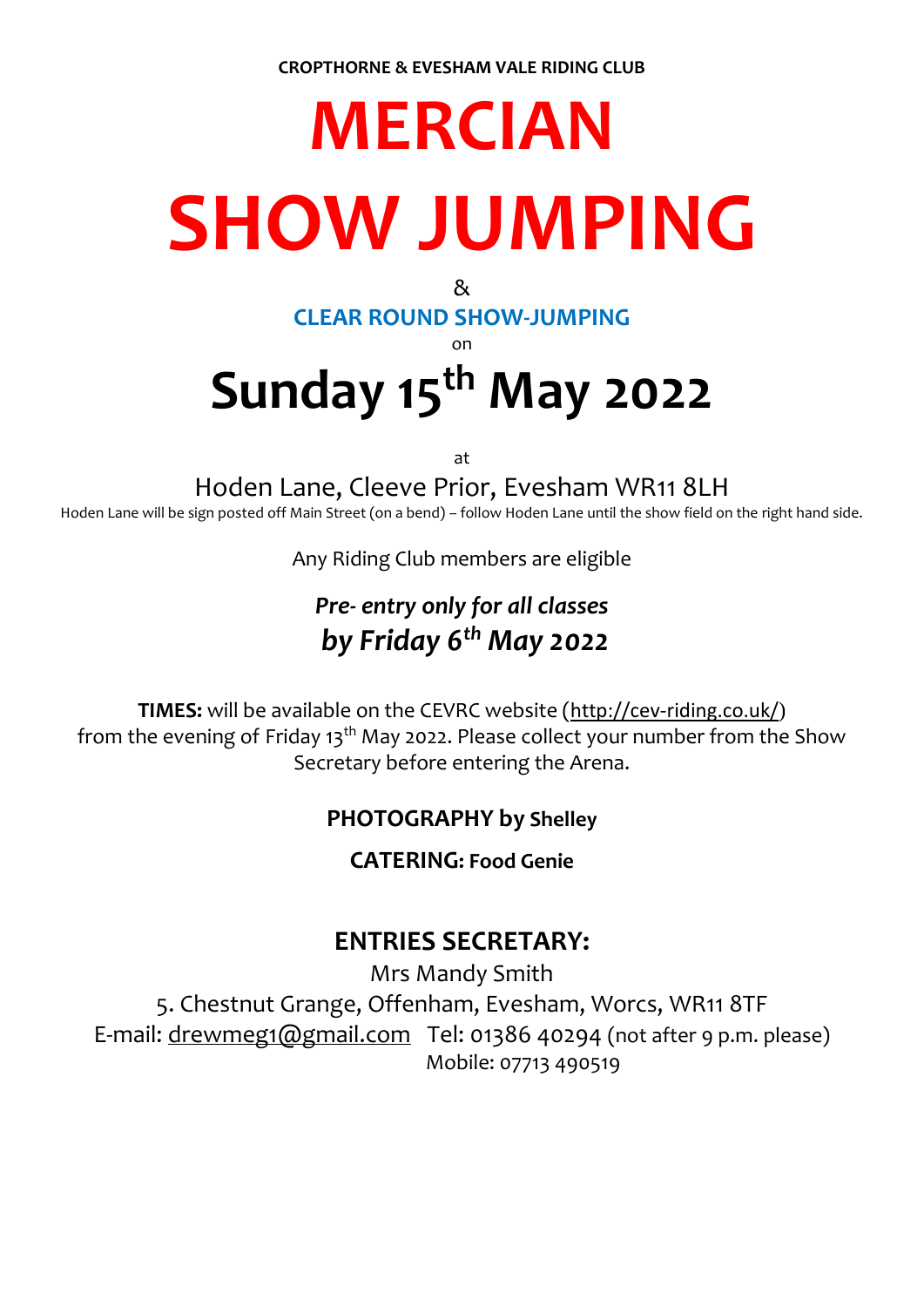### **SHOW JUMPING:**

#### **ARENA ONE: 09:30 start**

Classes One to Four are for Mercian Teams; all team members will also be judged as Individuals. Class Five is for Individuals only.

All classes will be run as single phase.

All class heights are maximum for the first section; the second section (against the clock) may be up to 5cm higher.

**Class One**: 60cm **Class Two:** 70cm **Class Three:** 80cm **Class Four:** 90cm **Class Five**: 1m (Individuals only)

#### **ARENA TWO:**

**CLEAR ROUND SHOW JUMPING** – Only open to members competing in main competition. Entry Fee: £5 per round. Please pay the ring steward.

#### **Entry Fee for Classes One to Five**:

Mercian Team entries: £56 per team of 4 Open Entries: £14 per combination per class CEVRC Members: £12 per combination per class Entry fees include a contribution to the cost of the paramedic.

#### **Rosettes:** Show jumping to sixth place for teams and individuals

#### **COVID-19 Guidance:**

a) Anyone displaying Covid-19 symptons, however mild, should stay at home.

b) Social distancing should be adhered to, especially in the secretary's tent.

#### **HEALTH AND SAFETY POLICY FOR THIS EVENT**

1. The Organiser has overall responsibility for Health and Safety.

2. The event is organised in accordance with Health and Safety legislation and all who have (to any extent) control of premises or site at the event are responsible for ensuring that:

a) everything reasonably practicable is done to ensure the Health & Safety and Welfare of those attending the event.

b) those attending the event conduct themselves so that they do not put themselves or anyone else at risk c) access to and egress from the site is safe

3. Emergencies-emergency services must have access to all parts of the event site at all times and members of the public must not park vehicles so as to obstruct access. First Aid points are clearly marked.

In case of emergency, members of the public should contact the nearest official or dial 999 on the nearest telephone. 4. Horses can easily be frightened and can be dangerous. Members of the public are requested to keep clear from horse areas/lanes and to avoid behaviour which might alarm horses.

5. Dogs **MUST** be on a lead and under close control at **ALL** times.

6. All competitors must ensure that they have adequate/appropriate insurance for themselves, horses, property and third party.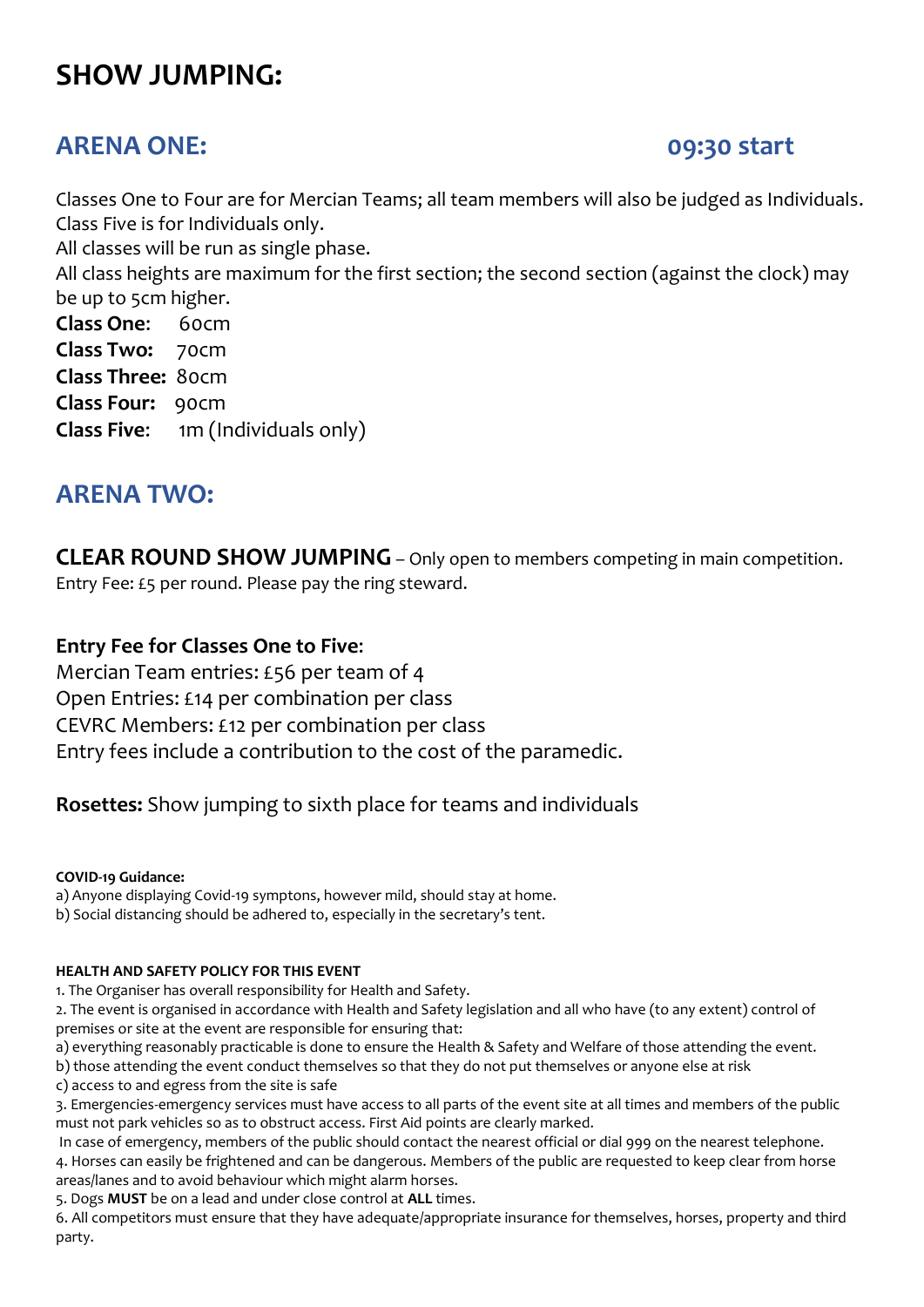#### **RULES AND REGULATIONS**

1. The Judges decision is final

2. Legal Liability: neither the organisers nor any persons acting on their behalf accept any liability for loss, damage, accident or illness to ponies/horses, riders, spectators or any other persons or property.

3. The Committee reserves the right to alter or amend the schedule.

4. Any objections or protests must be handed into the Show Secretary in writing within 15 minutes of the incident with a £30 deposit (which will be forfeited if objection is not upheld)

5. Hard hats to the standard acceptable to British Riding Clubs (see their website) must be worn and correctly fastened at all times whilst mounted.

6. Show jumping will be judged under BRC / BS Rules 2020.

7. The Committee reserve the right to ask anybody to leave the show ground.

8.' Members' refers to members of Cropthorne & Evesham Vale Riding Club only

**9. If attending the Show on your own – you MUST leave an emergency contact name and (mobile) telephone number with the Show Secretary when you enter**.

10. Mercian teams – teams of three or four with best three to count.

CROPTHORNE & EVESHAM VALE RIDING CLUB

**SHOW JUMPING ENTRY FORM**

#### **Sunday 15 th May 2022**

#### Mercian Team name: ………………………………………......................................................

| <b>CLASS</b> | <b>RIDER</b> | <b>HORSE</b> | <b>FEE</b> |
|--------------|--------------|--------------|------------|
|              |              |              |            |
|              |              |              |            |
|              |              |              |            |
|              |              |              |            |

Additional entries may be made on a separate page, with all details.

#### **TOTAL FFE ENCLOSED** =  $f$  …

Cheques to be made payable to "Cropthorne & Evesham Vale Riding Club" and posted with the entry form **OR** payment may be made via BACS - Lloyds Bank, 30-98-26 / 31638060 with date of show & name of payee as reference - please write "paid by BACS" with date of payment by TOTAL on the form (above) which then can be scanned and emailed to the Entries Secretary **No entry will be accepted without the correct entry fee.**